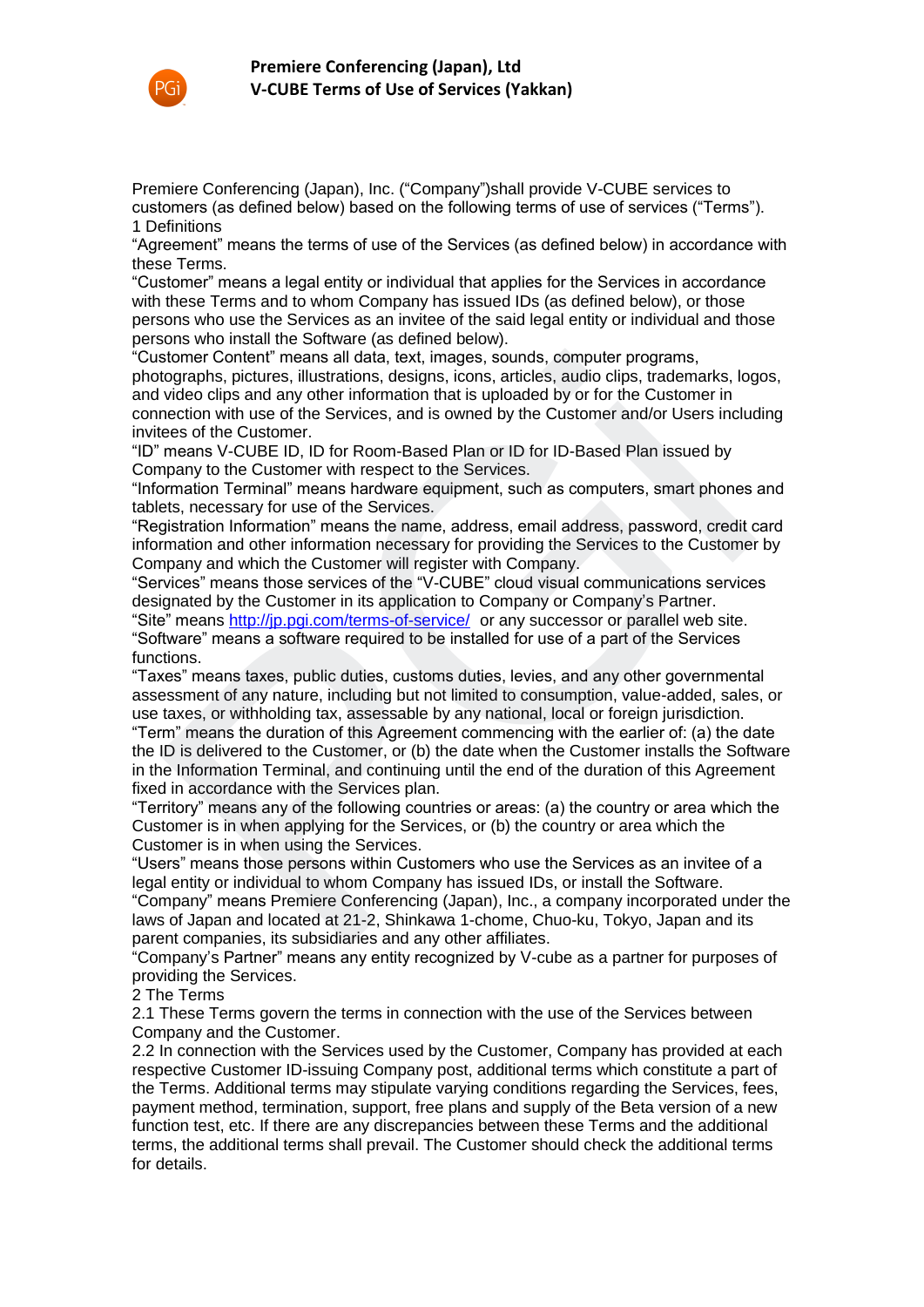

2.3 By logging into the Services, or downloading, installing or using the Software, the Customer is deemed to have agreed to the Terms. The Customer should read these Terms carefully before logging into the Services or downloading, installing or using the Software. 2.4 Company may amend these Terms at any time without obtaining approval of the Customer. Amendment of the Terms become effective from the time Company posts such amended Terms on the Site. The Customer should periodically visit the Site to examine the updated Terms.

#### 3 The Services

3.1 The Services is an in-the-cloud service used by the Customer where the Customer accesses the servers installed by Company via the Internet and logs in by using the Customer's ID. Subject to the Customer's compliance with these Terms, Company grants to the Customer the non-exclusive use of the Services.

3.2 The Customer will arrange, at its own responsibility and expense, for Information Terminals, web cameras, head sets, any other peripheral equipment and an Internet connection which may become necessary for using the Services.

3.3 Some of the functions of the Services require the Software. Subject to the Customer's compliance with these Terms, Company grants to the Customer the non-exclusive use of the Software during the Term limited to the purpose of using the Services.

3.4 The Customer shall procure, at its own responsibility and expense, the Software by downloading it from websites designated by V-cube or from application distribution sites operated by third parties including Apple App Store or Google Play; provided, however, some Information Terminals may have the Software pre-installed. The handling of the preinstalled Software shall be the same as the downloaded Software.

3.5 The Customer may use the Services to the extent it does not violate any national or international laws and regulations, including without limitation, laws relating to intercepting, monitoring and/or recording communications, approval of VoIP functions, privacy and data protection and public displays or performances, and export and re-export.

3.6 Unless expressly stipulated in these Terms, patent rights, utility model rights, design rights, trademark rights, copyright and any other intellectual property rights relating to the Services and/or the Software belong to the original supplier, V-cube, Inc. The Customer will not acquire any intellectual property rights relating to the Services and/or the Software. 3.7 Company may, in its sole discretion, change functions, interface, security, availability, contents and other information of the Services and/or Software (collectively, "Updates"). The Customer will be deemed to agree to these Terms upon the use of the Services and/or Software with the Updates. Company will, in accordance with Company's standard procedures, provide the Services with the Updates by automatic transmission, access, installation and other means without giving notice to the Customer or obtaining consent of the Customer. Provided, however, Company has no obligation to, and nothing in these Terms may be construed to require Company to implement the Updates. itomer's ID. Subject to the Customer's compliance with these Terms, Company granche Customer the non-exclusive use of the Services.<br>The Customer the Indramage, at its own responsibility and expense, for Information minisis

3.8 Depending on the plan of the Services, a part of the display of the Services and/or the Software may show advertisements, surveys, marketing research, provision of services and other notices by other third parties ("Advertisements, etc."). However, this does not mean that Company recommends the contents of such Advertisements, etc., and Company shall not be in any way liable for any damages the Customer may suffer due to the Advertisements, etc.

3.9 The Services and/or the Software may have functions designed to interoperate with services provided by third party vendors other than Company ("Affiliated Services"). The Customer may be required to use the Affiliated Services from the vendor to use the Services and/or the Software, and in such case the Customer will abide by the terms of use with such vendors in connection with the use of the Affiliated Services. If the Affiliated Services become unavailable due to termination of the Affiliated Services by the vendors and other reasons, Company may terminate the provision of such functions, and Company shall not be in any way liable for any damages the Customer may suffer due to such termination.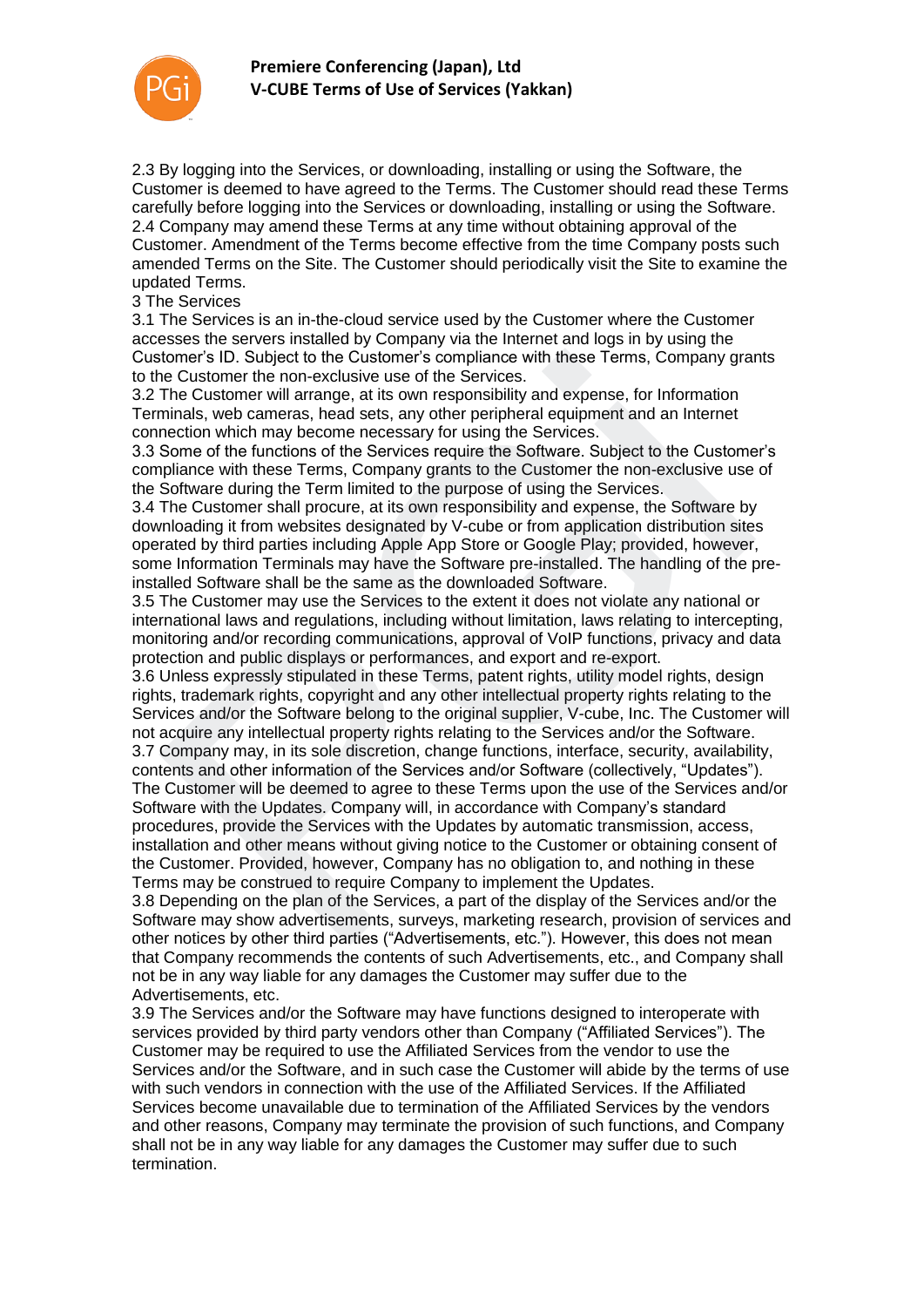

4 Application for the Services

4.1 If the Customer is entering into this Agreement on behalf of a company or other legal entity, the Customer is deemed to have all authority to enter into the Agreement. 4.2 If the Customer is under 18, or is considered a minor in the Territory, the Customer may not apply for the Services without the consent of the Customer's parent or legal guardian. 5 ID

5.1 The Customer shall manage its ID properly to prevent unauthorized use. In addition, the Customer shall change the password for the Services periodically, use characters that cannot be easily analogized by others or otherwise take sufficient care and proper management to prevent unauthorized use.

5.2 The Customer shall notify Company immediately and adhere to Company's instructions of any unauthorized use of IDs or the possibility thereof the Customer becomes aware. 5.3 The Customer, to whom Company has issued the ID, shall cause Users and other persons who use the Services under the ID issued to the Customer, to comply with the Terms. Acts of persons using the Services under the ID issued to the Customer shall be deemed as the acts of such Customer.

5.4 Company shall not be in any way liable for any damages the Customer may suffer due to the unauthorized use of the ID.

6 Services Fee

6.1 The Services fee is composed of a fixed fee based on the grant of use of the Services and the pay-as-you go fee based on actual use.

6.2 The Services fee is based on various conditions expressly stipulated in these Terms. If Company agrees to change the conditions expressly stipulated in these Terms upon request by the Customer, the Services fee shall be changed accordingly.

6.3 Unless expressly stipulated in these Terms, the Services fee will not be pro-rated regardless of the beginning and end of the Term.

6.4 The Services fee does not include Taxes. The Customer is responsible for paying all Taxes associated with the use of the Services.

6.5 The Services fee may be invoiced by a Company's Partner. In such case, the Customer shall pay the Services fee to the Company's Partner.

6.6 Unless expressly stipulated in these Terms, the Services fee shall not be refunded. 6.7 If the Services fee is not paid by the payment due date, the Customer automatically loses the benefit of term in connection with any liability against Company and must pay the entire unpaid amount immediately.

6.8 If the Services fee is not paid by the payment due date, the Customer shall pay delay damages at the rate of lower of 1.5% per month or the statutory commercial rate under the governing law from the next day of the payment due date until the actual payment date. 6.9 If the Services fee is not paid by the payment due date, Company may either immediately stop providing the Services or refuse to continue or renew the Agreement. Company shall not be in any way liable for any damages the Customer may suffer due to such measures. The Customer shall notity Company immediately and addrere to Company's instruction<br>ory unauthorized use of IDs or the possibility thereof the Customer becomes aware.<br>The Customer, to whom Company has issued the ID, shall c

7 Protection of Contents

7.1 Any right in connection with the Customer Content belongs to the Customer.

7.2 Without consent of the Customer, Company shall not conduct the following acts:

(i) The act of altering or modifying any Customer Content;

(ii) The act of disclosing any Customer Content to third parties; provided, however, this shall not apply where disclosure is required under laws, regulations, rules of a securities exchange or a securities dealers association, or disclosure is required by public institutions including courts, competent authorities or investigative institutions;

(iii) The act of accessing any Customer Content; provided, however, this shall not apply to access in order to provide the Services, to prevent or respond to business or technical issues, or when necessary for providing support for the Customer's use of the Services; 7.3 THE CUSTOMER CAN RECORD MEETINGS, SEMINARS OR OTHER

COMMUNICATIONS BY THE USE OF THE SERVICES. PROVIDED, HOWEVER,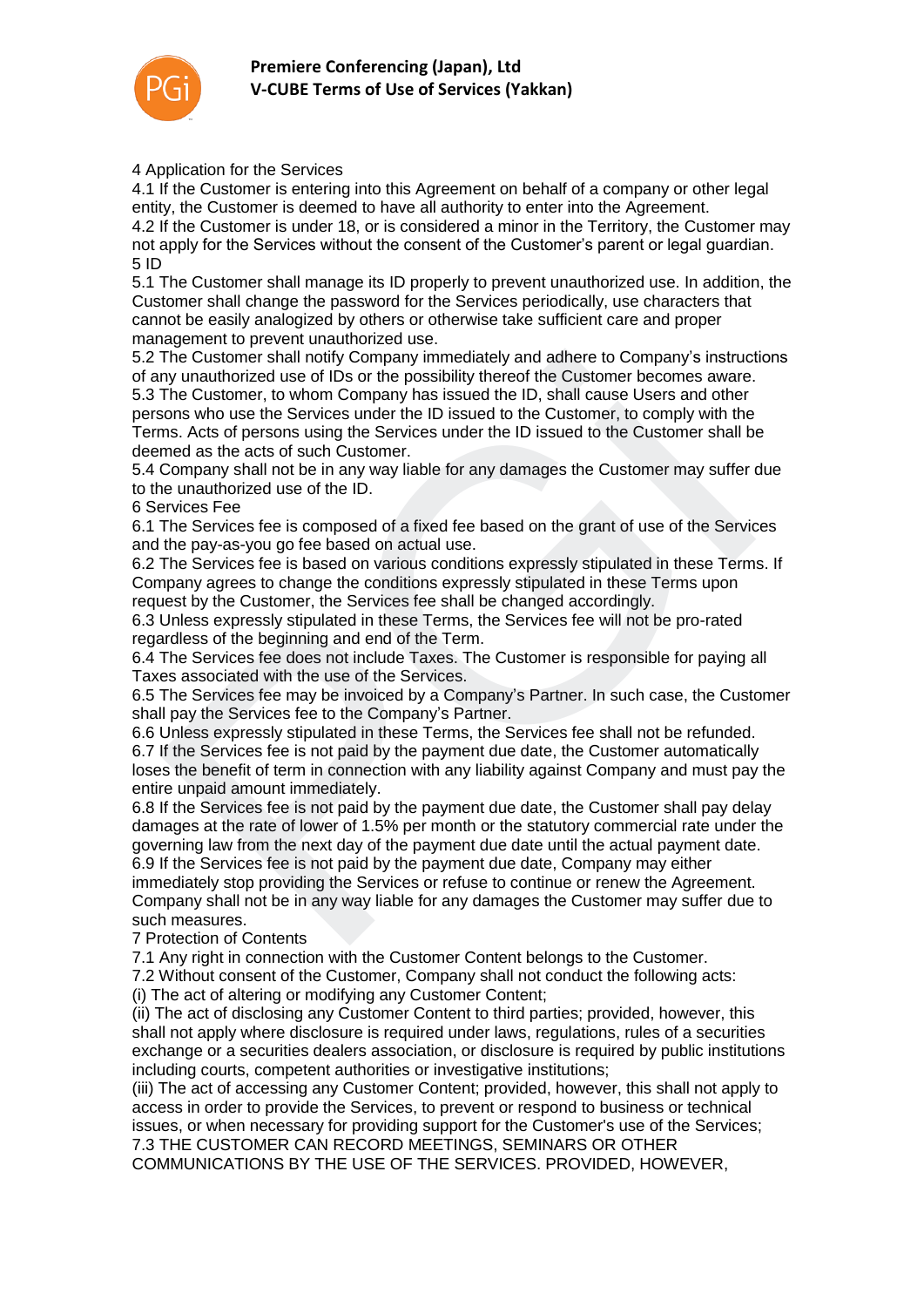

DEPENDING ON THE TERRITORY, WHERE CONSENT BY OTHER PARTICIPANTS MAY BE REQUIRED, OR WHERE THERE ARE LAWS AND REGULATIONS RESTRICTING THE COLLECTION, RETENTION AND USE OF PERSONAL INFORMATION, THE CUSTOMER SHALL ABIDE BY ANY APPLICABLE LAWS AND REGULATIONS. COMPANY SHALL NOT BE IN ANY WAY LIABLE FOR ANY DAMAGES THE CUSTOMER MAY SUFFER DUE TO VIOLATION OF THE LAWS AND REGULATIONS.

7.4 The personal information Company collects in connection with the Customer Content or the use of the Services and/or the Software will be retained and processed in a country where equipment for storing such information including without limitation data centers, servers and the like is located. THE CUSTOMER AGREES IN ADVANCE THAT THE CUSTOMER CONTENT AND/OR PERSONAL INFORMATION MAY BE LOST OR INACCESSIBLE DUE TO UNAVAILABILITY OF SUCH EQUIPMENT DUE TO THE POLICY OR SPECIAL CIRCUMSTANCES OF THE COUNTRY IN WHICH SUCH EQUIPMENT IS SET UP, AND COMPANY SHALL NOT BE IN ANY WAY LIABLE FOR ANY DAMAGES THE CUSTOMER MAY SUFFER DUE TO SUCH EVENTS.

7.5 The Customer Content will be deleted in principle on the day following the cancellation or termination of this Agreement or the expiration of the Term.

8 Use of Information by Company

8.1 Company may create and use (including disclosure by Company to other third parties at a condition which the Customer cannot be identified) statistical analysis information using the Registration Information, information regarding the actual use of the Services and log data for the purpose of improving the quality or satisfaction of the Services and/or the Software.

8.2 Any rights in connection with the comments, feedback, proposals, ideas and other propositions collected by Company in connection with the Services and/or the Software (collectively, "Proposals") belong to Company, and the Customer agrees not to assert any right including copyright and other intellectual property right to the Proposals against Company.

9 INDEMNITY

9.1 THE SERVICES ARE PROVIDED "AS IS". UNLESS EXPRESSLY STIPULATED IN THESE TERMS, COMPANY HEREBY DISCLAIMS ALL WARRANTIES OF ANY KIND (IF ANY), EXPRESS, IMPLIED, OR STATUTORY, INCLUDING WITHOUT LIMITATION, ANY WARRANTY THAT THE SERVICES WILL BE UNINTERRUPTED, RELIABLE (INCLUDING THE COMPLETENESS AND CERTAINTY OF COMMUNICATIONS), AVAILABLE, ACCESSIBLE, SECURE, ERROR-FREE, VIRUS-FREE; THAT DEFECTS WILL BE CORRECTED; MERCHANTABILITY, QUALITY SATISFACTION, OR FITNESS FOR ANY PARTICULAR PURPOSE. ers and the like is located. THE CUSTOMER AGREES IN ADVANCE THAT THE CUSTOMER AND CUSTOMER AND CONFIRM THE COURNAL INFORMATION MAY BE LOST OR CCESSIBLE DUE TO UNAVAILABILITY OF SUCH EQUIPMENT DUE TO THE LCY OR SPECIAL CIRC

9.2 THE CUSTOMER MAY NOT BE ABLE TO USE THE SERVICES AND/OR THE SOFTWARE CONVENIENTLY DUE TO THE FOLLOWING CAUSES. IN SUCH CASE, COMPANY SHALL NOT BE IN ANY WAY LIABLE FOR ANY DAMAGES THE CUSTOMER MAY SUFFER DUE TO THE UNAVAILABILITY OF THE CONVENIENT USE OF THE SERVICES AND/OR THE SOFTWARE.

(I) FAILURE OF THE INFORMATION TERMINAL OR OTHER HARDWARE THE CUSTOMER USES INCLUDING WITHOUT LIMITATION WRONG PARTS, POOR QUALITY, LOW SPECIFICATION, HARDWARE COMPATIBILITY;

(II) FAILURE OF THE OS OF THE INFORMATION TERMINAL OR OTHER SOFTWARE THE CUSTOMER USES INCLUDING WITHOUT LIMITATION WRONG PARTS, POOR QUALITY, LOW SPECIFICATION, TROUBLES IN THE SETTINGS SUCH AS TIME AND LANGUAGE SETTINGS, SOFTWARE COMPATIBILITY;

(III) FAILURE OF THE INTERNET CONNECTION THE CUSTOMER USES INCLUDING WITHOUT LIMITATION DISCONNECTION AND LACK OF BANDWIDTH;

(IV) PERIODIC MAINTENANCE OR EMERGENT FAULT RECOVERY OF THE SERVICES;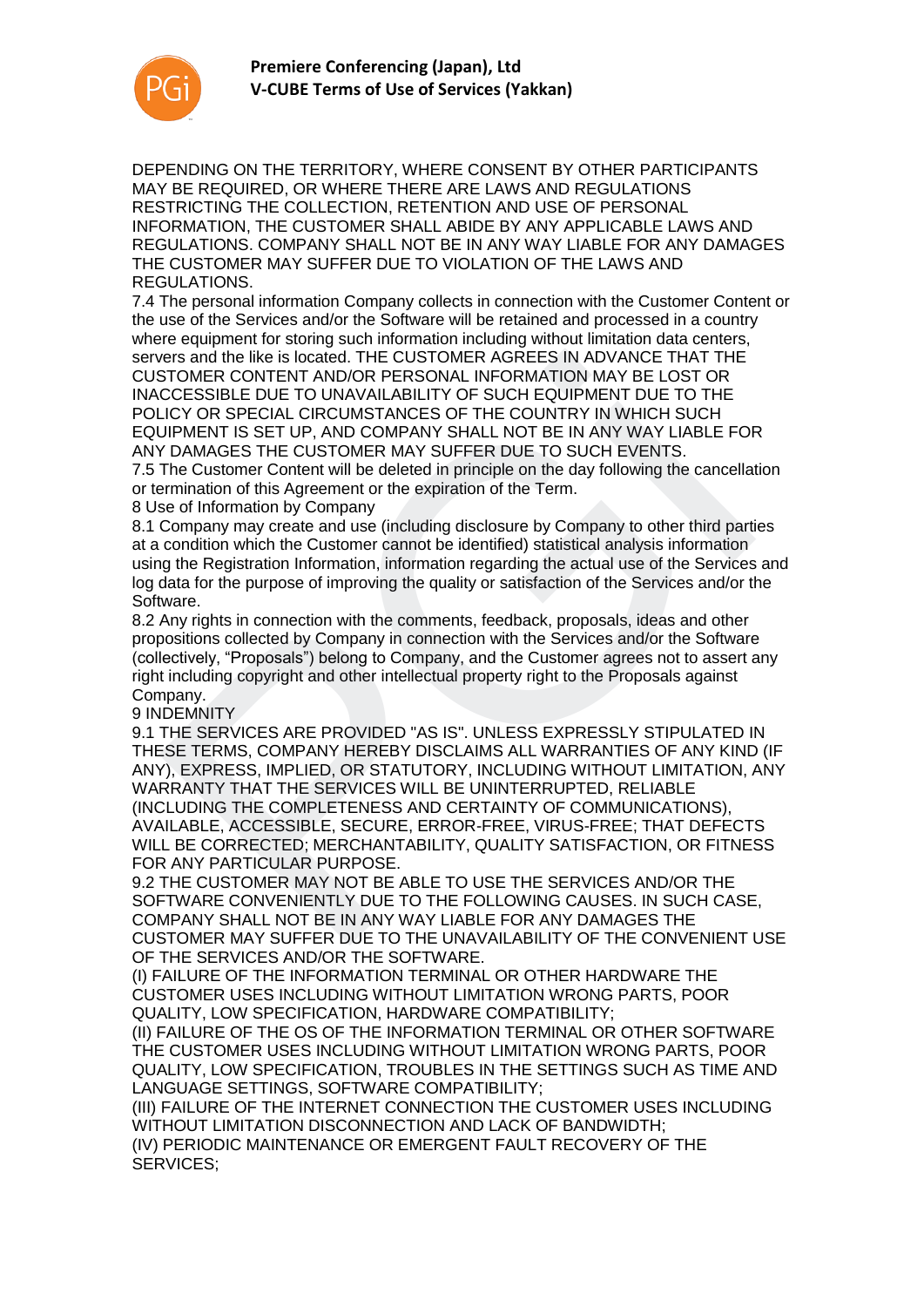

(V) FAILURE OF THE SERVICES LINKED TO THE SERVICES OR AFFILIATED SERVICES;

(VI) FAILURE OF EQUIPMENT INCLUDING WITHOUT LIMITATION DATA CENTER OF THE SERVICES;

(VII) HEAVY TRAFFIC BEYOND THE CAPABILITY OF SERVERS, SYSTEMS, DATA CENTERS AND LINE BANDWIDTH DUE TO CAUSES UNFORESEEABLE BY COMPANY; (VIII)MEASURES TAKEN BY COMPANY AT THE REQUEST OF PUBLIC POWER TO PRIORITIZE EMERGENCY COMMUNICATION FOR PUBLIC INTEREST. 9.3 COMPANY SHALL NOT BE IN ANY WAY LIABLE FOR NON-PERFORMANCE OR DELAY IN PERFORMANCE CAUSED BY ANY FORTH MAJEURE EVENTS REASONABLY BEYOND THE CONTROL OF COMPANY, INCLUDING BUT NOT LIMITED TO, WARS, HOSTILITIES, REVOLUTIONS, RIOTS, CIVIL COMMOTION, TERRORISM, NATIONAL EMERGENCY, EPIDEMICS, FIRE, FLOOD, EARTHQUAKE, FORCE OF NATURE, EXPLOSION, EMBARGO OR OTHER ACTS OF GOVERNMENT AGENCIES, STRIKES AND OTHER LABOR DISPUTES (EXCLUDING THOSE BY COMPANY EMPLOYEES), UNAVAILABILITY OR INSTABILITY OF THE INTERNET, DOS ATTACKS OR ANY ACT OF GOD.

9.4 COMPANY SHALL NOT BE IN ANY WAY LIABLE FOR ANY DAMAGES THE CUSTOMER MAY SUFFER, EVEN IF THE CUSTOMER SUFFERS DAMAGE DUE TO DELAY OR NON-PERFORMANCE OF THE SERVICES. PROVIDED, HOWEVER, IN THE EVENT THE CUSTOMER'S DAMAGE IS JUDGED TO BE ATTRIBUTABLE TO INTENTION OR GROSS NEGLIGENCE OF COMPANY, COMPANY SHALL BE LIABLE FOR COMPENSATION FOR SUCH DAMAGE. IN SUCH EVENT, THE SCOPE OF THE DAMAGE WHICH COMPANY IS LIABLE FOR COMPENSATION WILL NOT EXCEED THE TOTAL AMOUNT PAID BY THE CUSTOMER TO COMPANY FOR THE SERVICES IN THE PREVIOUS 1 MONTH PRECEDING THE CLAIM FOR COMPENSATION FOR DAMAGES, AND THE DAMAGE WHICH COMPANY IS LIABLE FOR COMPENSATION IS ACTUAL DAMAGES DIRECTLY CAUSED BY ACTIONS OF COMPANY AND COMPANY SHALL NOT BE LIABLE TO THE CUSTOMER FOR ANY LOST INCOME, INDIRECT DAMAGES, SPECIAL DAMAGES, CONSEQUENTIAL DAMAGES, EXEMPLARY DAMAGES, INCIDENTAL DAMAGES, SPECIAL, PUNITIVE DAMAGES OR THE LIKE WITHIN THE SCOPE OF THE APPLICABLE LAWS AND REGULATIONS, REGARDLESS OF THE CAUSE OF THE COMPENSATION FOR DAMAGES, AND WHETHER BY CONTRACT, TORT OR ANY OTHER LEGAL GROUND, EVEN IF COMPANY HAS BEEN ADVISED OF THE POSSIBILITY OF SUCH DAMAGES. SOONABLY BEYOND THE CONTROL OF COMPANY, INCLUDING BUT NOT<br>HED TO, WARS, HOSTILITIES, REVOLUTIONS, RIOTS, CIVIL COMMOTION,<br>RRORISM, NATIONAL EMERGENCY, EPIDEMICS, FIRE, FLOOD, EARTHQUAKE<br>CC OF NATURE, EXPLOSION, EMBARGO OR

9.5 IN THE EVENT THE CUSTOMER IS SUED BY A THIRD PARTY FOR COMPENSATION FOR DAMAGES, OR WHERE LIABILITY, DAMAGES AND/OR COSTS (INCLUDING, BUT NOT LIMITED TO, ATTORNEYS' FEES) OCCUR DUE TO VIOLATION OF THE PROVISION OF ARTICLE 10.1 OF THE TERMS, THE CUSTOMER SHALL AT ITS OWN RESPONSIBILITY AND EXPENSE PROCURE RESOLUTION, AND SHALL HOLD COMPANY HARMLESS.

10 Prohibited Acts

10.1 The Customer shall not conduct the following acts upon use of the Services and/or the Software:

(i) The act of publishing, posting, uploading, recording or otherwise distributing or transmitting the Customer Content that: (a) infringes or would infringe any copyright, patent, trademark, trade secret, or other proprietary right of any party, or any rights of publicity or privacy of any party; (b) violates any law, statute, ordinance, or regulation (including without limitation the laws and regulations governing export control, unfair competition, antidiscrimination, or false advertising); (c) is inappropriate, profane, defamatory, libelous, obscene, indecent, threatening, harassing, or otherwise unlawful; (d) is harmful to minors or otherwise pornographic; (e) contains any viruses, Trojan horses, worms, time bombs, cancelbots, corrupted files, or any other similar software, data, or programs that may damage, detrimentally interfere with, surreptitiously intercept, or expropriate any system,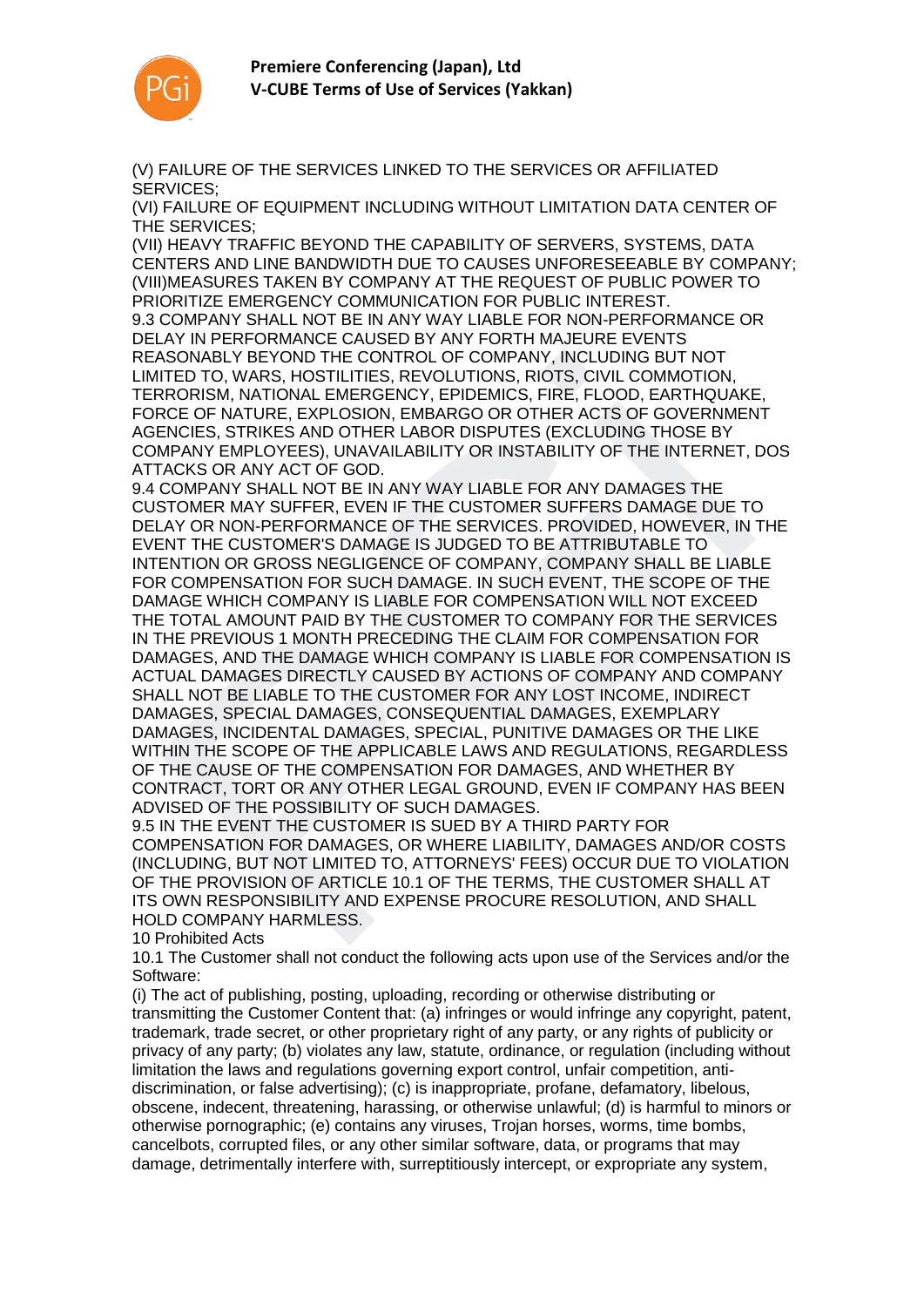

data, personal information, or property of another; or (f) is materially false, misleading, or inaccurate;

(ii) The act of uploading, posting, emailing, or transmitting, or otherwise making available any unsolicited or unauthorized advertising, promotional materials, "junk mail," "spam," "chain letter," "pyramid schemes," "affiliate links," or any other form of solicitation: (iii) The act of using the Services and/or the Software together with devices, programs or services to evade technical measures introduced to restrict access to protected Contents; (iv) The act of assigning or resetting the authority regarding the Services and/or the Software to third parties such as redistributing, establishing security on, selling, reselling, lending, leasing, timesharing, loaning, creating or assigning secondary licenses of the Services and/or the Software and the like, whether within the extent permitted by laws or regulations, and whether directly, indirectly, with or without compensation (including the act by the customer of ID-Based Plan to allow a third party other than the owner to use the service via such ID of ID-Based Plan);

(v) The act of disclosing or divulging the ID to others;

(vi) The act of damaging the credit of the Services and/or the Software;

(vii) The act of attempting unauthorized access to the system of the Services, Affiliated Services or other Customer Content;

(viii) The act of interpolating or undermining the integrity of other Customer Content on the Services;

(ix) The act of removing, altering or adding notices, legends, symbols, labels and any other representation of rights including trademark, logo, copyright or other associated with the Services;

(x) The act of attempting to derive the source code of the Services and /or the Software by decompiling, disassembling, reverse engineering or otherwise, or in any way ascertaining, deciphering or obtaining the communications protocols for accessing the Services and/or the Software, or the underlying ideas or algorithms of the Services and/or the Software; (xi) The act of modifying the Services and/or the Software or creating any derivative works wices and/or the Software and the like, whether within the extent permitted by laws culations, and whether directly, indirectly, with or without compensation (including the customer of ID-Based Plan to allow a third party

of the Services and/or the Software, including but not limited to customization, translation, or localization of the Services and/or the Software;

(xii) The act of copying, framing or mirroring all or a part of the Services and/or the Software, or other Customer Content;

(xiii) The act of interfering with any other party's use and enjoyment of the Services or otherwise use the Services in any manner that could damage, disable, overburden or otherwise the Site, or Services or any Affiliated Services;

(xiv) The act of accessing the Services for purposes of monitoring their availability, performance or functionality, or for any other benchmarking or development of competitive products or services, or for purposes of imitating or copying the characteristics, functions or graphics of the Services;

(xv) Other acts considered inappropriate by Company in light of matters considered necessary for the stable and sustained provision of the Services by Company.

11 Cancellation of the Services and Cancellation of the Agreement

11.1 Company shall be entitled to suspend or discontinue without notice all or a part of the Services at any time if Company reasonably believes that the Customer is in breach of this Agreement or may harm Company or anyone else.

11.2 Company shall be entitled to terminate the Agreement by giving reasonable period of notice if the Customer is in breach of any terms of this Agreement.

11.3 Company shall be entitled to suspend or discontinue without notice all or part of the Services or terminate this Agreement without prior notice to the Customer if the Customer falls under any of the following:

(i) In the event the Registration Information is found to be untrue;

(ii) In the event the Customer conducts an offense against public decency (such as illegal or unjust acts, acts against public order and morals, acts of belonging to or cooperating with anti-social forces or the like) or otherwise loses its social credibility;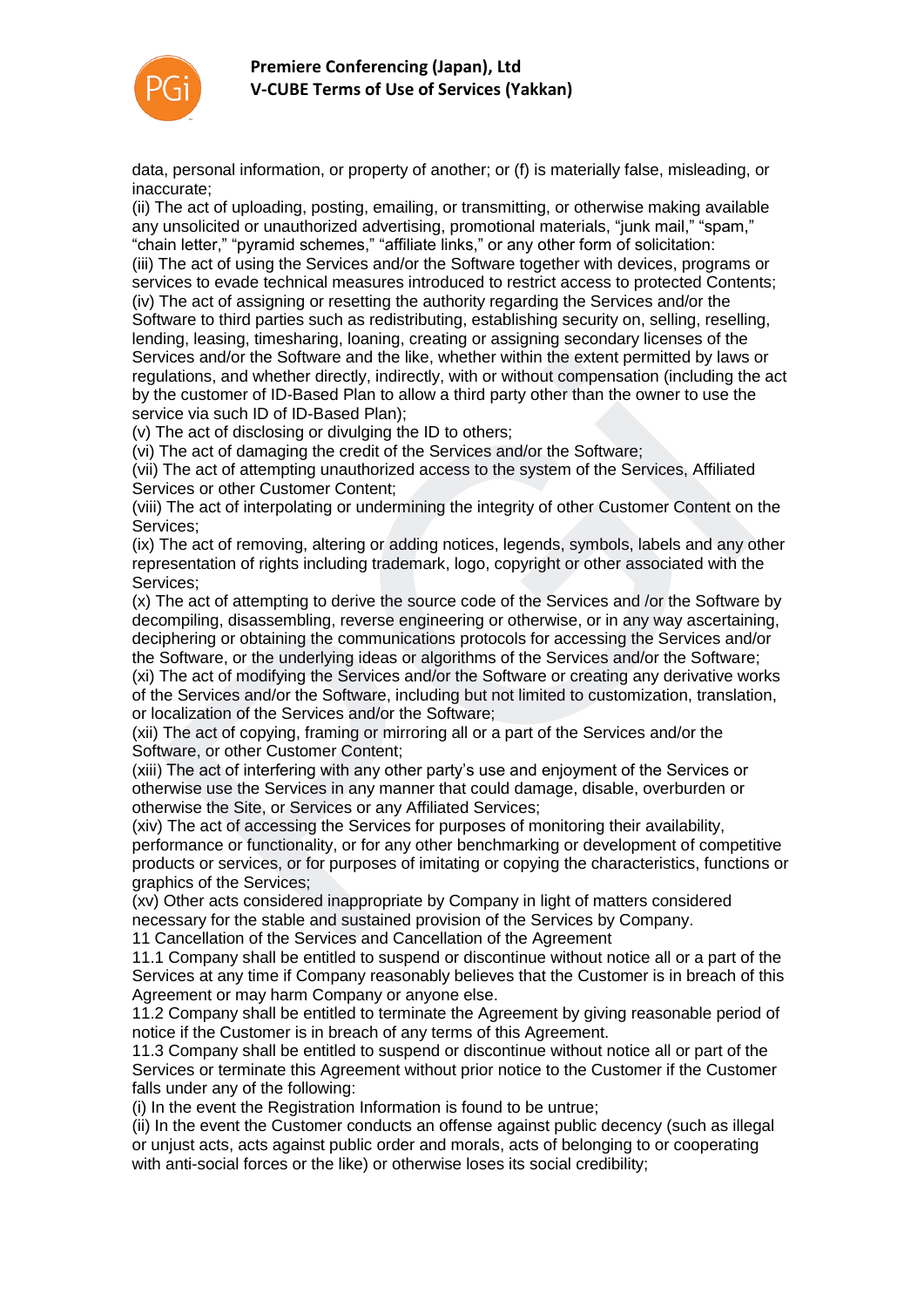

(iii) In the event the Customer becomes the subject of provisional seizure, provisional disposition, compulsory execution, petition for auction, suspension of transactions by a bill clearinghouse or coercive collection of tax and dues, or has a cause for receiving the petition, disposition or notice thereof, or other events which materially change its financial credibility;

(iv) In the event the Customer stops payment, becomes unable to pay or insolvent, or becomes the subject of a petition for bankruptcy, rehabilitation, liquidation and other insolvency proceedings, regardless of whether legal procedure or private resolution, or files a petition for the same;

(v) In the event Company finds the Customer inadequate such as where Company considers that the Services fee lacks economic rationality in light of the manner of use by the Customer.

11.4 Company shall not be in any way liable for any damages the Customer may suffer due to the suspension, discontinuation or cancellation pursuant to the provisions of this Article 11.

11.5 In the event, Company suffers from any damages when Company terminates this Agreement under this Article 11, Company shall be entitled to claim for compensation for such damages against the Customer.

12 Notices to the Customer

12.1 Company shall give notice to the Customer regarding the Services and/or the Software to the address in the Registration Information.

12.2 The Customer shall promptly notify Company of any changes to the Registration Information. Company may request the Customer to submit materials evidencing the change.

12.3 If notice from Company to the Customer is delayed or not delivered due to the lack of notice of change of Registration Information, such notice will be deemed to be delivered at the time when such notice should have normally been delivered and Company shall not be in any way liable for any damages the Customer may suffer due to such events. siders that the Services fee lacks economic rationality in light of the manner of use<br>Customer.<br>Customer.<br>Company shall not be in any way liable for any damages the Customer may suffer<br>e suspension, discontinuation or canc

13 Termination of the Services

13.1 If Company assigns the business concerning the Services to another party (including without limitation through merger or corporate split) the rights and obligations under these Terms, the Registration Information and the Customer Content will be inherited by the assignee of the assignment and the Services shall continue.

13.2 Company shall give 6 months' prior notice to the Customer in principle if it terminates the Services.

14 Compensation for damage

14.1 If the Customer injures Company in connection with the use of the Services and/or the Software, Company shall be entitled to claim for compensation for such damage against the Customer.

15 General Provisions

15.1 If Company does not exercise any rights under these Terms, this will not be taken to be a waiver of Company's rights hereunder.

15.2 If any provision of these Terms is held by a court to be invalid, the provision shall be modified by the court and interpreted so as to best accomplish the objectives of the original provision to the fullest extent permitted by law, and the remaining provisions of these terms shall remain in effect.

15.3 These Terms shall be governed by and construed in accordance with the laws of Japan. The Tokyo District Court shall be the exclusive agreement jurisdictional court of the first instance with respect to any disputes concerning these Terms; provided, however, this shall not apply if expressly stipulated in the additional terms.

15.4 The application of the United Nations Convention on the International Sale of Goods is hereby expressly excluded for the interpretation of these Terms.

15.5 These Terms constitute the entire agreement between Company and the Customer with respect to the use of the Services and supersedes all other (prior or contemporaneous)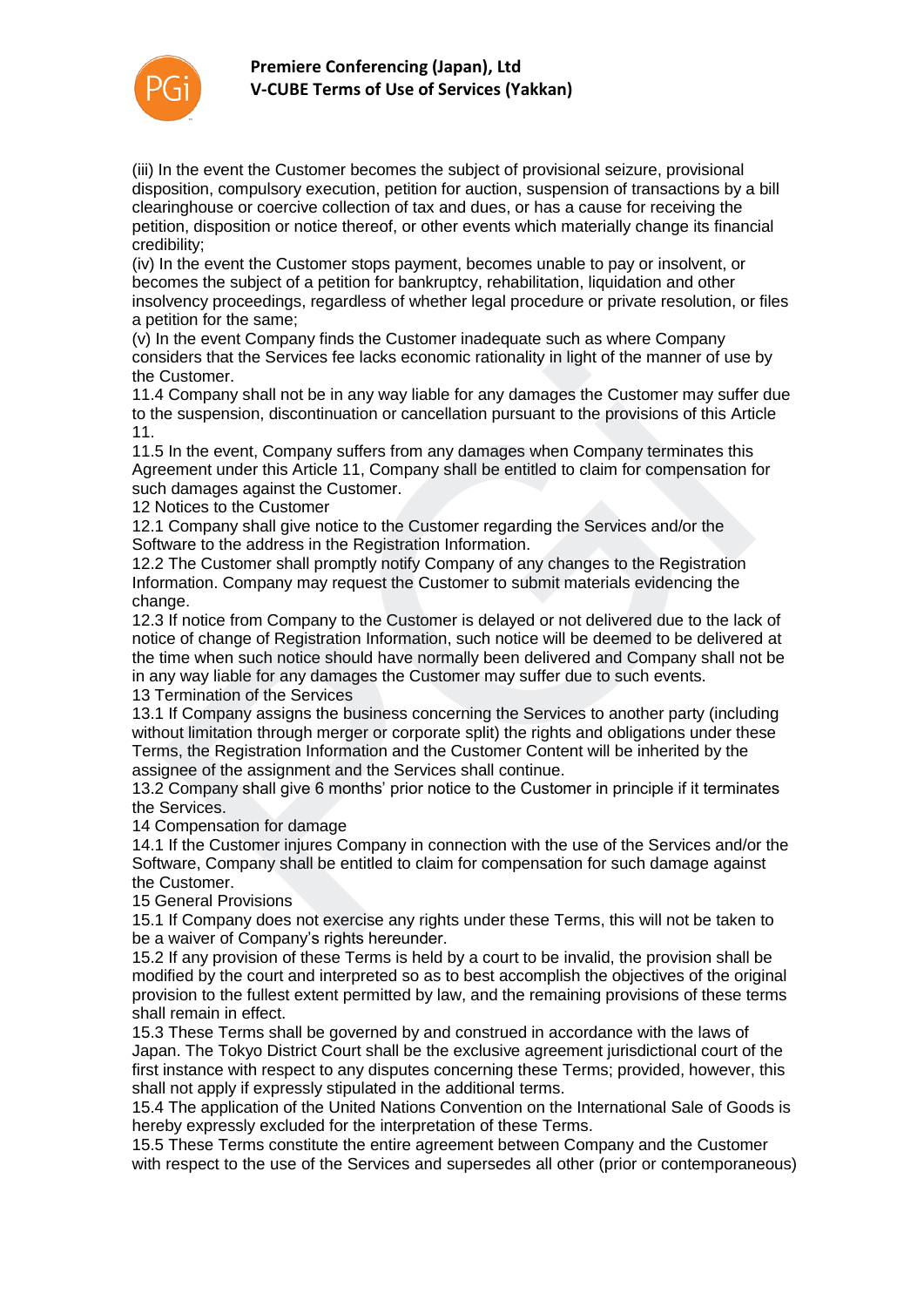

communications, proposals or representations, whether electronic, oral, or non-electronic, between Company and the Customer regarding them.

15.6 In the event of discrepancy between the English version and any other language version, the English-language version shall prevail. If there is no English version for the additional terms, the additional terms in any other language shall be the controlling version. End.

Last Updated: April 1, 2013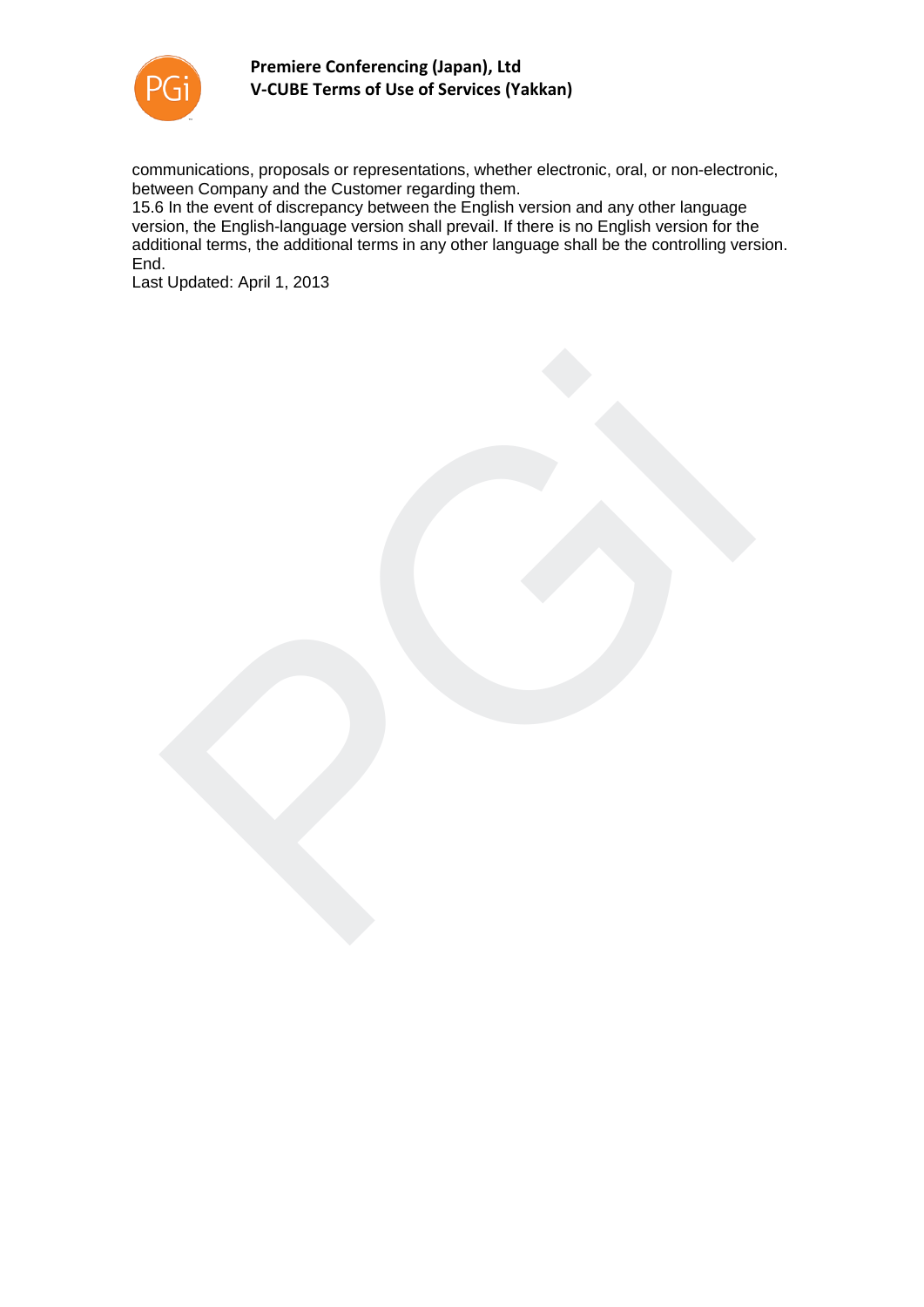

V-CUBE Services Additional Special Clauses

1 Additional Special Clauses

1.1 These Additional Special Clauses govern the terms in connection with the use of the Services between the Company and the Customer, and constitute a part of the V-CUBE Terms of Use of Services (the "Terms").

1.2 Unless expressly stipulated in these Additional Special Clauses, terms in these

Additional Special Clauses shall have the same meanings of such terms in the Terms.

1.3 These Additional Special Clauses apply to the Customer to whom Company issues IDs. 2 Application for the Services

2.1 Application for the Services shall be by an application form prescribed by the Company or the Company's Partner, or by a form on the website designated by the Company or the Company's Partner.

3 Term of the Services

3.1 The term of contract shall be one year from the inception date.

3.2 The expiration of the Term shall be, the last day of the month of the expiry of the Term counting from the next month of the Commencement Month (provided, however, if the first day of use is the first day of the month, the last day of the month of the expiry of the Term counting from the Commencement Month).

3.3 If a written notice for cancellation from the Customer does not arrive to the Company or the Company's Partner at least 60 days; prior to the expiration date, the Term shall be automatically renewed for another 1 month for Monthly Contracts, for terms more than 6 months on a monthly basis and separately agreed between the Company and the Customer for Long Term Contracts, and the same shall apply thereafter.

4 Service Fees and Payment Method

4.1 The Service fees shall be denominated and paid in Japanese yen.

4.2 The Customer shall pay the initial fee and usage fees as the Services fees. The usage fees consist of the basic fee and pay-as-you-go fee. Furthermore, the Customer who applies for optional services shall additionally pay basic option fee and pay-as-you-go option fee. The initial cost is to be paid at the time of starting the use of additional contracts of the Services. piplication for the Services shall be by an application form prescribed by the Compacted poplication for the Services shall be by an application form prescribed by the Company or papary's Partner, or by a form on the websi

4.3 The fee shall be based on the rate table posted on the website designated by the **Company** 

4.4 The payment method of the initial cost and the usage fee of the Services shall be either of the following:

(i) By wire transfer to the account of the financial institution designated by the Company The Customer shall bear the wire transfer fee. If the due date of the wire transfer falls on a holiday of the financial institution, the wire transfer shall be made by the preceding business day.

4.5 Due date of the initial fee and usage fees is as follows: Provided, however, if the due date of the payment is agreed between the parties, the Customer shall pay the invoice by such date.

(i) Initial fee

Initial fee shall be charged as a part of Usage fee. The Company shall issue an invoice by 15 day of the preceding month of the usage month. The Customer shall pay by the last day of the month preceding the Commencement Month. (Provided, however, if the due date of payment is shown in the invoice, the Customer shall pay the invoice amount by such date.) (ii) Basic fee as well as Option basic fee

The Customer shall pay the Terms' basic fee as well as Option basic fee for the term by the last day of the preceding month of the usage month. (Provided, however, if the due date of payment is shown in the invoice, the Customer shall pay the invoice amount by such date.). The same shall apply to the renewal of the Contract. With regard to the basic fee, the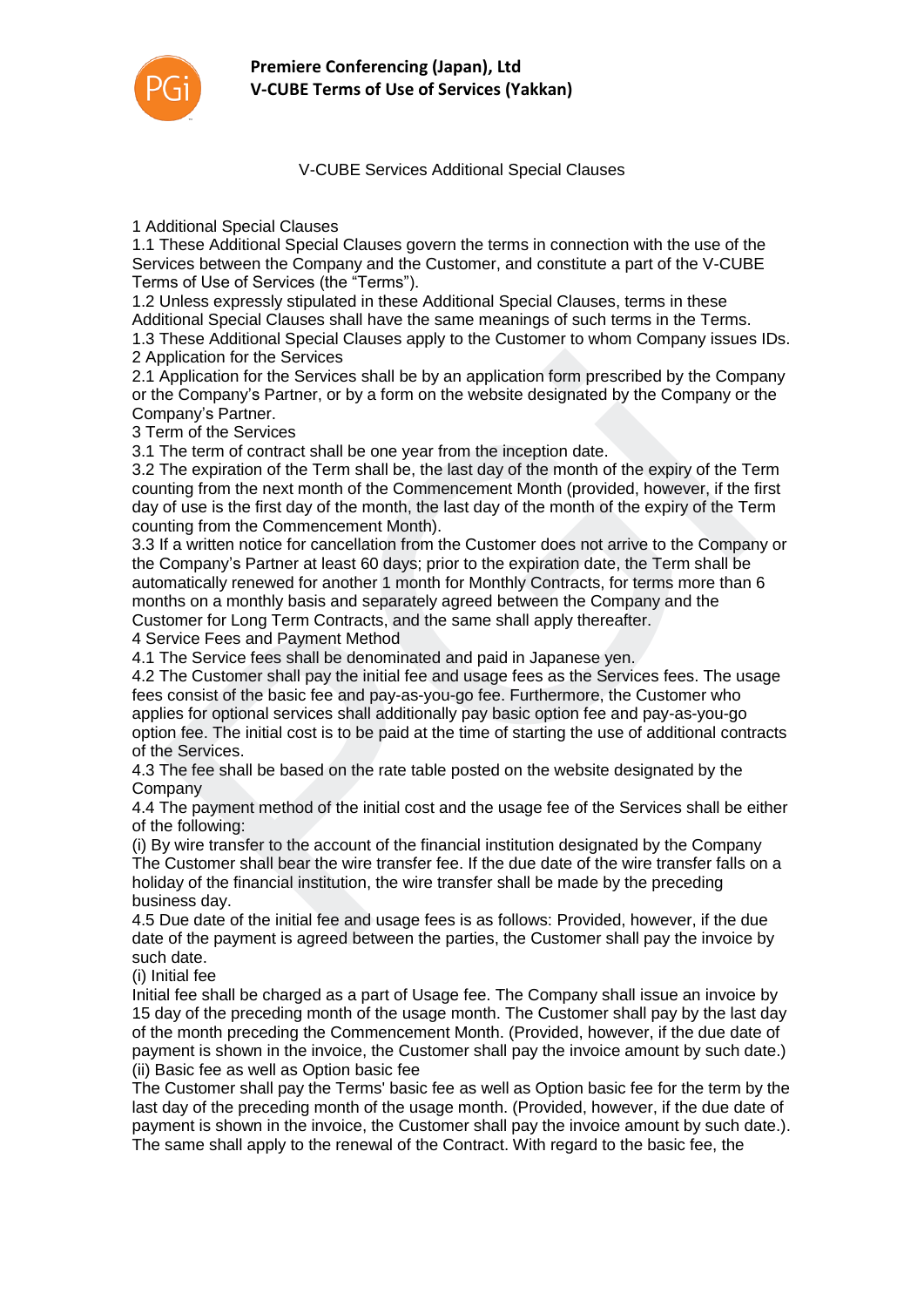

Company shall handle 20% of the basic free as the data center cost and 80% of the basic fee as the license fee for the Services.

(iii) Pay-as-you-go fee as well as Option pay-as-you-go fee

The Customer shall pay Pay-as-you-go fee by the last day of the preceding month of the usage month. ( Provided, however, if the due date of payment is shown in the invoice, the Customer shall pay the invoice amount by such date.) .

(iv) Basic option fee and pay-as-you-go option fee

The Customer shall pay basic option fee and pay-as-you-go option fee by the last day of the preceding month of the usage month. ( Provided, however, if the due date of payment is shown in the invoice, the Customer shall pay the invoice amount by such date.) Furthermore, depending on the option, the Company may separately designate the due date of the pay-as-you-go option fee.

4.6 If the first day of use is after the second day of the Commencement Month, the basic fee for the Commencement Month shall be calculated pro-rata based on a 30-days-month. 4.7 Unless expressly stipulated in these Terms or these Additional Special Clauses, the basic fee for the Contract shall not be refunded even if any Contract is terminated before the expiry of the Term.

5 Cancellation of the Services

5.1 The Customer may cancel the Services at its discretion. The Customer wishing to cancel shall give the prescribed written notice of cancellation to the Company in a form designated by the Company.

5.2 The Services fees shall accrue until the date of expiration of the Term and will not be prorated regardless of the cancellation date. The Customer shall be required to pay the unpaid fees if any based on the invoice issued by the Company when the Customer cancels the contract before the expiration of the term

5.3 The Company will terminate the provision of the Services on the date of expiration of the Term.

6 Rejection of Anti-social Forces

6.1 The Company as well as the Customer represents and warrants that any person which substantially owns or controls the company has not been, or will not be at any point after this Agreement becomes effective, an organized crime group, a member of an organized crime group or its related persons, criminals related to illicit or criminal profit, corporate extortionists, or any other anti-social forces (hereinafter collectively "Anti-Social Forces") and do not have any relationship with Anti-Social Forces which can destroy the relationship of trust between the Company. In the event of a breach of these thermore, depending on the option, the Company may separately designate the due of the pay-as-you-go option fee.<br>If the first day of use is after the second day of the Commencement Month, the bas for the Commencement Month

representations and warranties by the Customer, The Company may immediately suspend or discontinue without notice all or part of the Services, or terminate this Agreement without prior notice.

6.2 The Company as well as the Customer shall not have any business relationship with Anti-Social Forces, and if it has been identified that the Customer has business relationships with Anti-Social Forces, the Customer shall take necessary measures to dissolve the same within a reasonable period of time.

7 Support for the Services and/or the Software

7.1 The Customer may use the support desk provided by the Company.

8 Protection of the Customer Contents

8.1 The Company will manage and protect the Customer Content and personal information in accordance with the Company's Information Security Basic Policy and Personal Information Protection Policy.

9 Advanced Plan Applying to Japanese Customers

9.1 The provisions of this Article 9 shall apply only when the country or area the Customer is in upon application of the Services is Japan.

9.2 In the event of discrepancy between the English version and the Japanese version of the Terms, the Japanese-language version shall prevail. End.